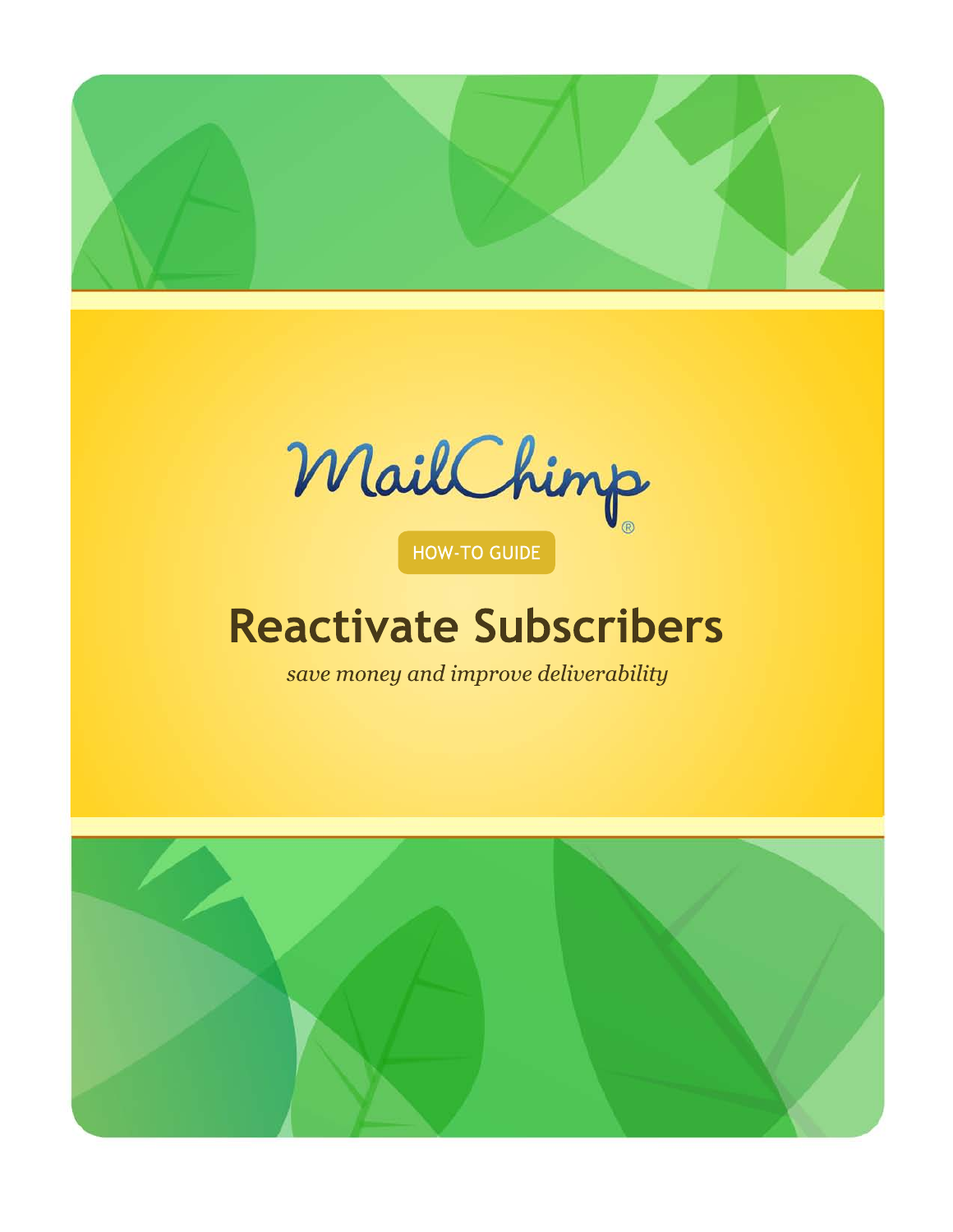## HOW TO REACTIVATE INACTIVE SUBSCRIBERS

If you've ever received a subscription to a magazine, you know that as you approach the end of your subscription, you start receiving letters in the mail about renewing your subscription. And it's never just one: You get a series of letters, all designed to move you to action. It may seem like overkill, but there's good research showing that a renewal series is more effective at retaining subscribers than a single renewal notice. Renewals can get lost, thrown away, or forgotten in a pile of mail. Sending a series of renewals increases the likelihood that a subscriber will renew if he desires, or that he'll make an active decision not to renew.

Keeping someone on your email list may not mean that you'll see additional subscription or advertising revenue. However, if the overall engagement of your list affects its deliverability, it makes sense to confirm that inactive subscribers want to be on your list, and to remove subscribers that have lost interest. Plus, if you have a large number of inactive subscribers on your list, you may be spending more money on your campaigns than is necessary. The magazine-renewal principle applies to email lists, too: Email can easily get lost in a cluttered inbox, and sending a series of reactivation notices ensures that the subscriber is aware that his subscription is expiring.

#### CHOOSE THE SEGMENT

To set up a reactivation campaign in MailChimp, create a new campaign. When you get to the list screen, segment your list like this:

| Θ                    | San Francisco Happy Hour (83 recipients) |                 |                      |  |
|----------------------|------------------------------------------|-----------------|----------------------|--|
| match any            | of the following:                        |                 |                      |  |
| Date Added           | is before                                | a specific date | $9 - 26$<br>5/1/2009 |  |
| <b>Member Rating</b> | is less than<br>ᆌ                        | <b>XXXXXX</b>   |                      |  |

Make sure both conditions apply by selecting "match **ALL** of the following". We recommend that you target subscribers who have been inactive for at least six months. To do that, set the two conditions like I've done above. Member ratings of 1 and 2 respectively represent subscribers who have soft bounced and subscribers who have never opened or clicked email you've sent them.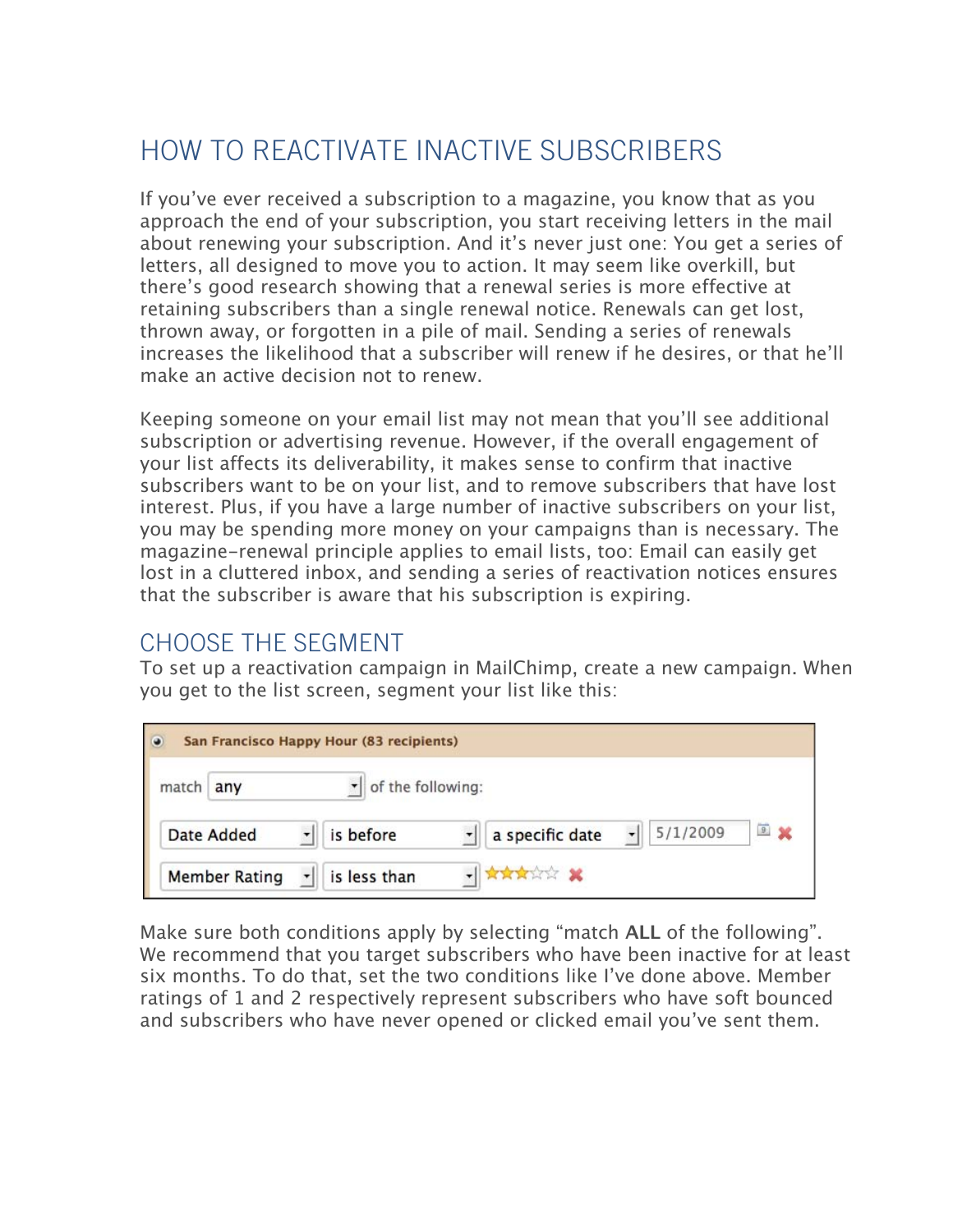## CONFIRM LINK TRACKING IS CHECKED

In the second step of the campaign builder, you're asked to give your campaign a name, subject and a few other details. In the right column, there are tracking preferences. Make sure you're tracking opens and clicks.

|                          | tracking, authentication, and more                                                                |
|--------------------------|---------------------------------------------------------------------------------------------------|
| email tracking           |                                                                                                   |
| track opens<br>$\sqrt{}$ |                                                                                                   |
|                          | Learn how open tracking works, and how accurate it is.                                            |
| √ track HTML clicks      |                                                                                                   |
|                          | We'll show you which links people clicked on, and how often.                                      |
|                          | √ track plain-text clicks                                                                         |
|                          | Don't click this unless you're comfortable with people seeing "MailChimp" in your links. (2) info |

**Track Opens** and **Track HTML Clicks** are checked by default, but you should check **Track Plain-Text Clicks** as well, so you can track clicks for anyone who clicks in a text version of your email.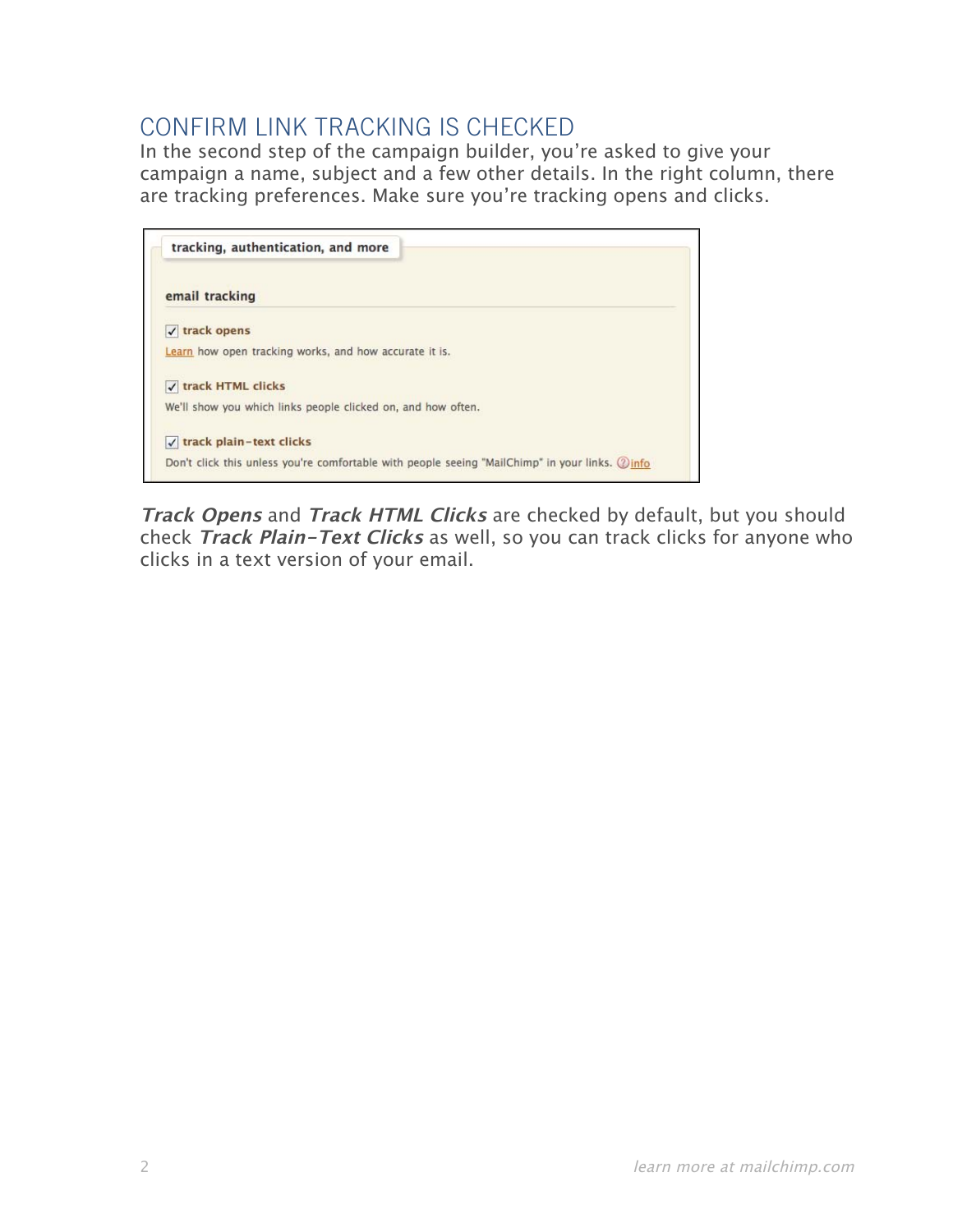### CREATE THE REACTIVATION CAMPAIGN

Now you're ready to begin writing the text of your reactivation campaign. For the second and third emails in the series, you can segment your list the same way. Subscribers that click to reactivate won't match the conditions of the segment, so you don't need to worry about accidentally sending them subsequent renewal notices.

Here's a generic reactivation series. You're welcome to copy or revise this text for your own reactivation campaigns.

#### **Email #1**

#### **Subject: Do You Want to Renew Your Subscription?**

**\*|FNAME|\***,

You signed up to receive news and information from **\*|LIST:COMPANY|\***. Would you like to renew your subscription?

Please take a moment to indicate your preference below:

<a href="link to your site">**YES**, I'd like to continue receiving email from **\*|LIST:COMPANY|\***.</a>

<a href="\*|UNSUB|\*">**NO**, I no longer wish to receive email from \*|LIST:COMPANY|\*.</a>

Thanks, **\*|LIST:COMPANY|\***

#### **Email #2**

#### **Subject: Your Subscription to \*|LIST:COMPANY|\*'s Newsletter Expires Soon**

**\*|FNAME|\***,

We haven't heard from you about your subscription to **\*|LIST:COMPANY|\***'s newsletter. If you want to be removed from our mailing list, you don't need to do anything further. If you'd like to continue receiving news and information, please reply by clicking below:

<a href="link to your site">**YES**, I'd like to continue receiving email from **\*|LIST:COMPANY|\***.</a>

Thanks, **\*|LIST:COMPANY|\***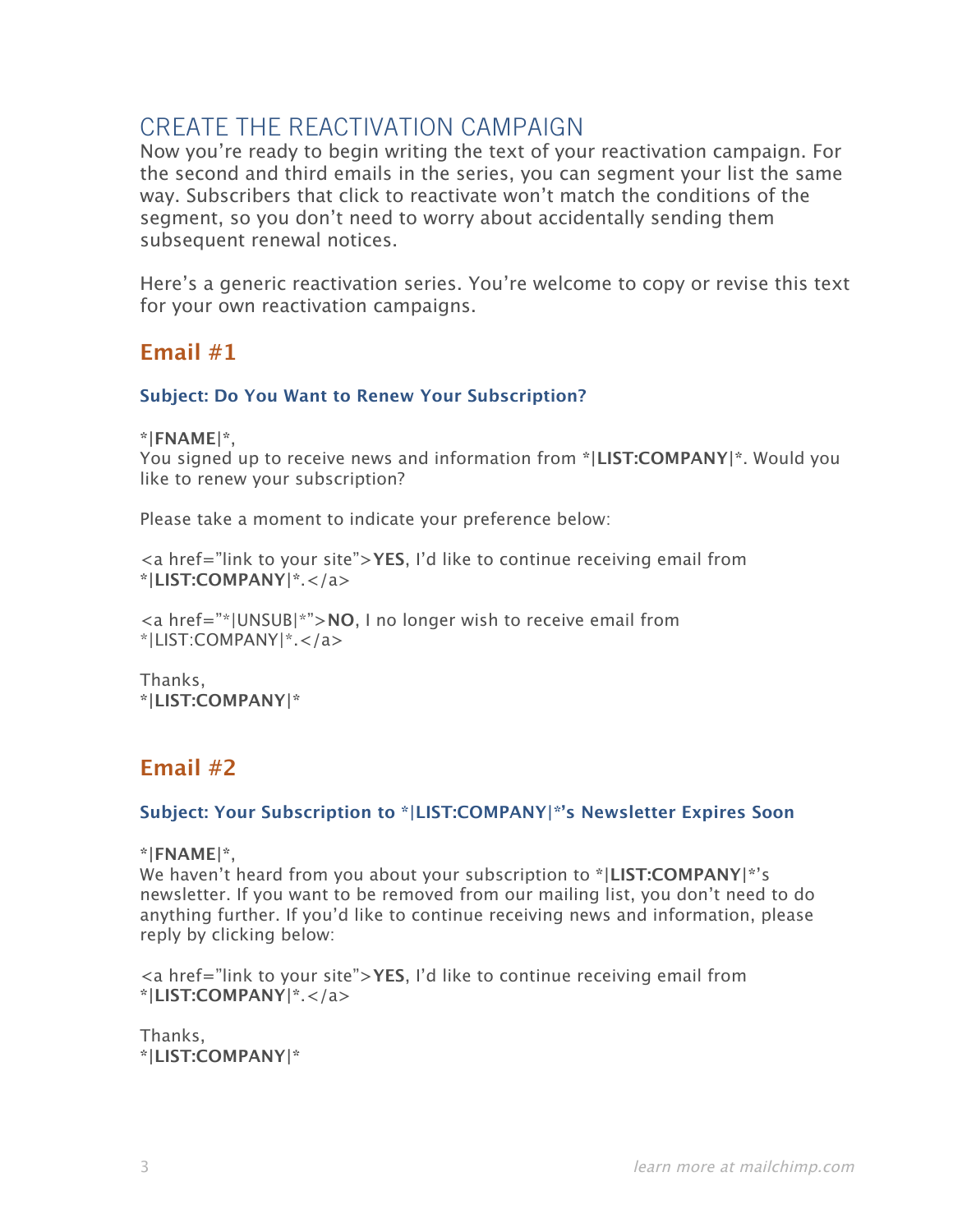#### **Email #3**

#### **Subject: Your Subscription to \*|LIST:COMPANY|\*'s Newsletter Has Expired**

**\*|FNAME|\***,

Thanks for your interest in receiving **\*|LIST:COMPANY|\***'s newsletter. Your subscription has expired and you have been removed from our mailing list.

If you'd like to renew your subscription now or in the future, click the link below:

<a href="link to your site">**YES**, I'd like to receive news and information from **\*|LIST:COMPANY|\***.</a>

Sincerely, **\*|LIST:COMPANY|\***

As you can see, the first notice just asks if the subscriber would like to continue receiving email. The second notice acknowledges the first and only provides a positive action; the subscriber will be unsubscribed if no action is taken. The third email confirms that no action has been taken and the subscriber will be unsubscribed, while providing one final opportunity to reactivate.

Concerning the **YES** and **NO** options within the emails: The **YES** option can link to any page on your site, because simply clicking on the link will increase the subscriber's rating to 3 stars and remove him from the inactive segment. Ideally, you should link to a dedicated page that thanks your subscribers for renewing. Note that you can't link to MailChimp's "thank you" page; the link should go to a page on your own site. Also, it can take up to 24 hours for member ratings to change after subscribers click the link in your reactivation email. The **NO** option should contain your unsubscribe link, which you can copy above or from any previous campaign you sent.

Regardless of the frequency of your normal campaigns, we recommend sending the reactivation series over three weeks, with one email per week. That way, you won't overwhelm your subscribers with email, but the series will be frequent enough that you'll keep the reactivation request fresh on their minds.

When you've completed the series and allowed a week for subscribers to reply to the final email, go into your MailChimp list and remove the subscribers that still fit the inactive segment.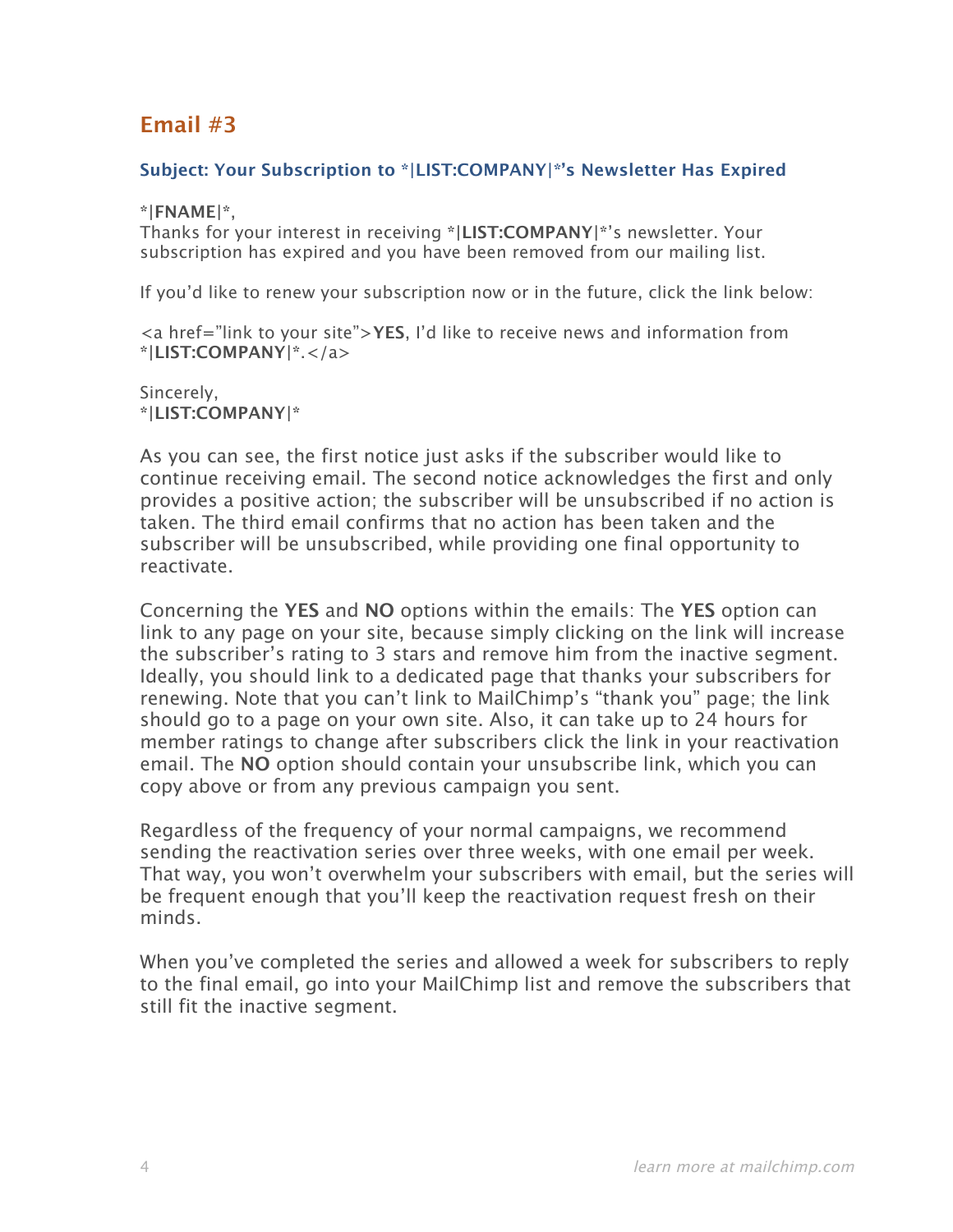## REMOVING INACTIVE SUBSCRIBERS

Once you've completed the reactivation series, you need to actually remove the inactive subscribers from you list. Here's how you do it:

1. Go to the **Lists** screen from the MailChimp Dashboard.



2. Open the appropriate list.

| MailChimp                         |           |                            |                      |                                     |                 |              |
|-----------------------------------|-----------|----------------------------|----------------------|-------------------------------------|-----------------|--------------|
|                                   | dashboard | campaigns                  | lists                | reports                             | autoresponder   |              |
| Lists<br>$\Box$ Show Me           |           | drag/drop to reorder lists |                      |                                     |                 |              |
| <b>Create New List</b>            |           |                            |                      | San Francisco Happy Hour 11/09/2009 |                 |              |
|                                   |           | 83                         |                      | import add people remove people     |                 | <b>B</b> ser |
| design signup forms $\rightarrow$ |           | view list                  |                      | settings replicate delete           | <b>DE forms</b> | list c       |
| search list members               | Q         |                            | Test List 10/26/2009 |                                     |                 |              |
|                                   |           | 2                          |                      |                                     |                 |              |
| manage lists the smart way        |           |                            |                      | import add people remove people     |                 | <b>E</b> ser |

3. Choose **View All**.

| MailChimp |                          |                                                          |                                                                    |            |              |              |
|-----------|--------------------------|----------------------------------------------------------|--------------------------------------------------------------------|------------|--------------|--------------|
|           |                          | dashboard                                                | campaigns                                                          | lists      | reports      | autoresponde |
| members   | list settings            | create forms                                             | for your website                                                   | list tools |              |              |
| Lists     | San Francisco Happy Hour |                                                          |                                                                    |            |              |              |
| View all  |                          |                                                          | of import list <b>X</b> delete all members <b>E</b> change columns |            |              |              |
|           |                          |                                                          |                                                                    |            |              |              |
|           |                          | <b>Configurer</b> San Francisco Happy Hour list overview |                                                                    |            |              |              |
|           | subscribers              |                                                          | subscribed since last send                                         |            | unsubscribes |              |
| 4,83      | view all                 |                                                          | $\theta$                                                           |            | $\mathbf{0}$ |              |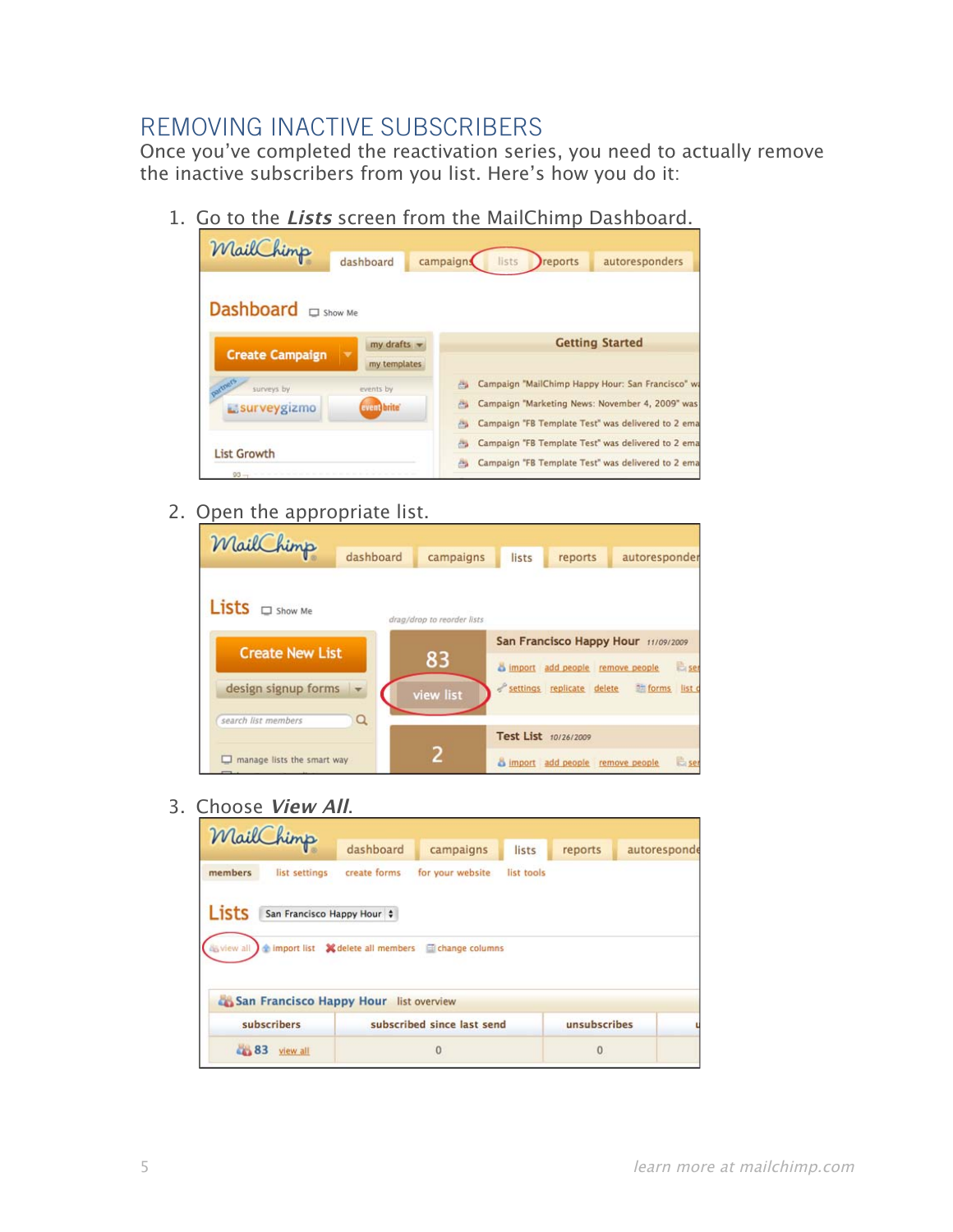4. Click **Segment** and enter the same conditions you used in your reactivation campaign.

| <b>Lists</b>                                                                        |   | San Francisco Happy Hour    |         |                     |           |          |    |
|-------------------------------------------------------------------------------------|---|-----------------------------|---------|---------------------|-----------|----------|----|
| as view all $\triangle$ import list $\triangle$ delete all members a change columns |   |                             |         |                     |           |          |    |
|                                                                                     |   |                             |         |                     |           |          |    |
|                                                                                     |   |                             |         |                     |           |          |    |
| view all                                                                            |   | $\div$                      | segment | as download segment |           |          |    |
|                                                                                     |   |                             |         |                     |           |          |    |
| match any                                                                           |   | $\bullet$ of the following: |         |                     |           |          |    |
| Date Added                                                                          | ٠ | is before                   | ٠       | a specific date     | $\bullet$ | 5/1/2009 | 回翼 |

5. Export the segment to a spreadsheet.

| Lists      | San Francisco Happy Hour                                 |                                 |                     |
|------------|----------------------------------------------------------|---------------------------------|---------------------|
|            | as view all $\triangle$ import list & delete all members | change columns                  |                     |
| view all   | $\div$                                                   | v segment (25 download segment) |                     |
|            |                                                          |                                 |                     |
|            | $\div$ of the following:                                 |                                 |                     |
| match any  |                                                          |                                 |                     |
| Date Added | ÷<br>is before                                           | a specific date<br>۰            | 国义<br>٠<br>5/1/2009 |

6. Click **Remove People** button at the top of the page where you segmented your list.

| ers |                          | THE Hallie's<br> | MCTICTHTHD.                               |
|-----|--------------------------|------------------|-------------------------------------------|
|     |                          | add people       | remove people<br>search list members<br>Q |
|     |                          |                  | da members: 83                            |
|     | member rating $\bigcirc$ | date added       | delete                                    |